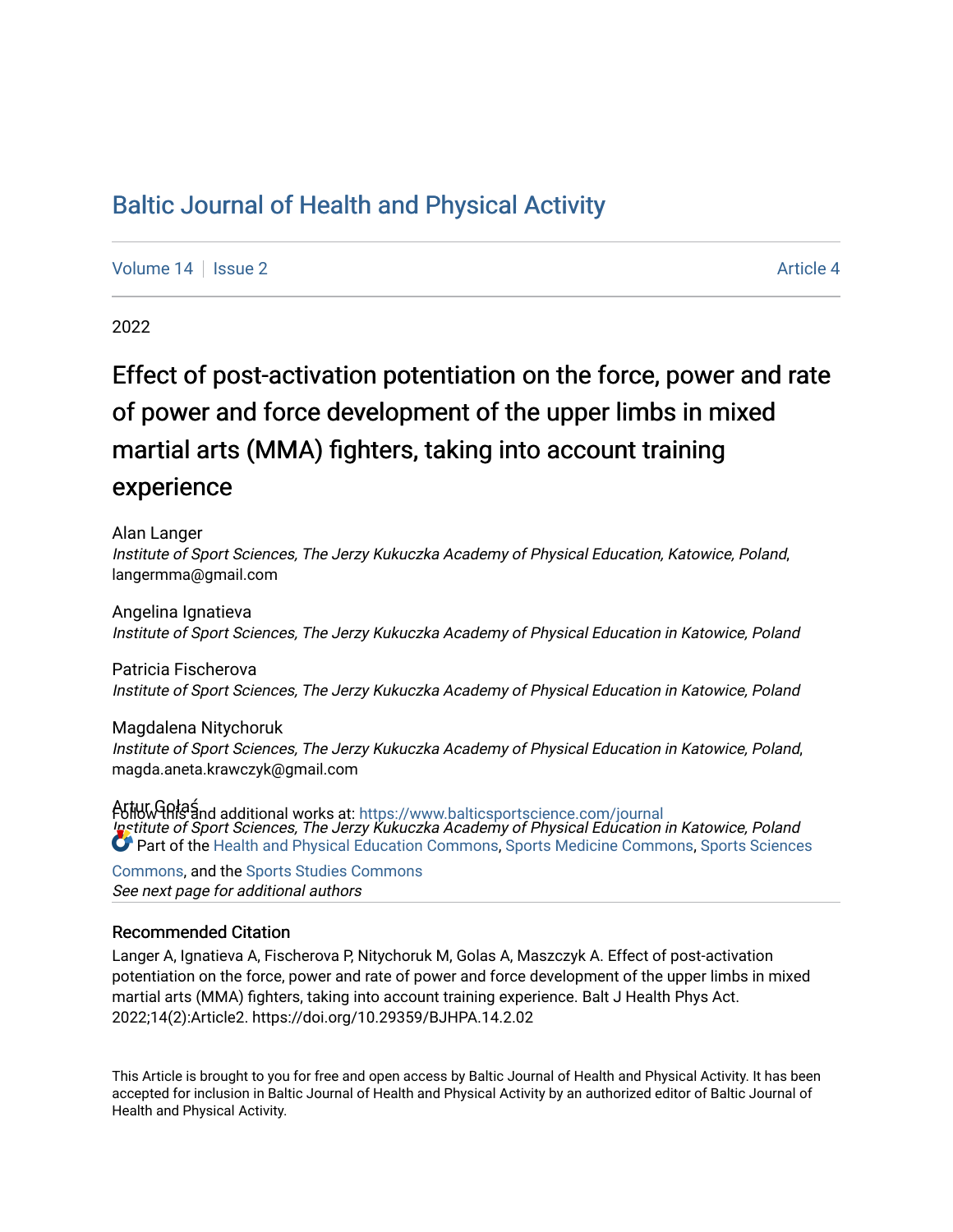## Effect of post-activation potentiation on the force, power and rate of power and force development of the upper limbs in mixed martial arts (MMA) fighters, taking into account training experience

### Authors

Alan Langer, Angelina Ignatieva, Patricia Fischerova, Magdalena Nitychoruk, Artur Gołaś, and Adam Maszczyk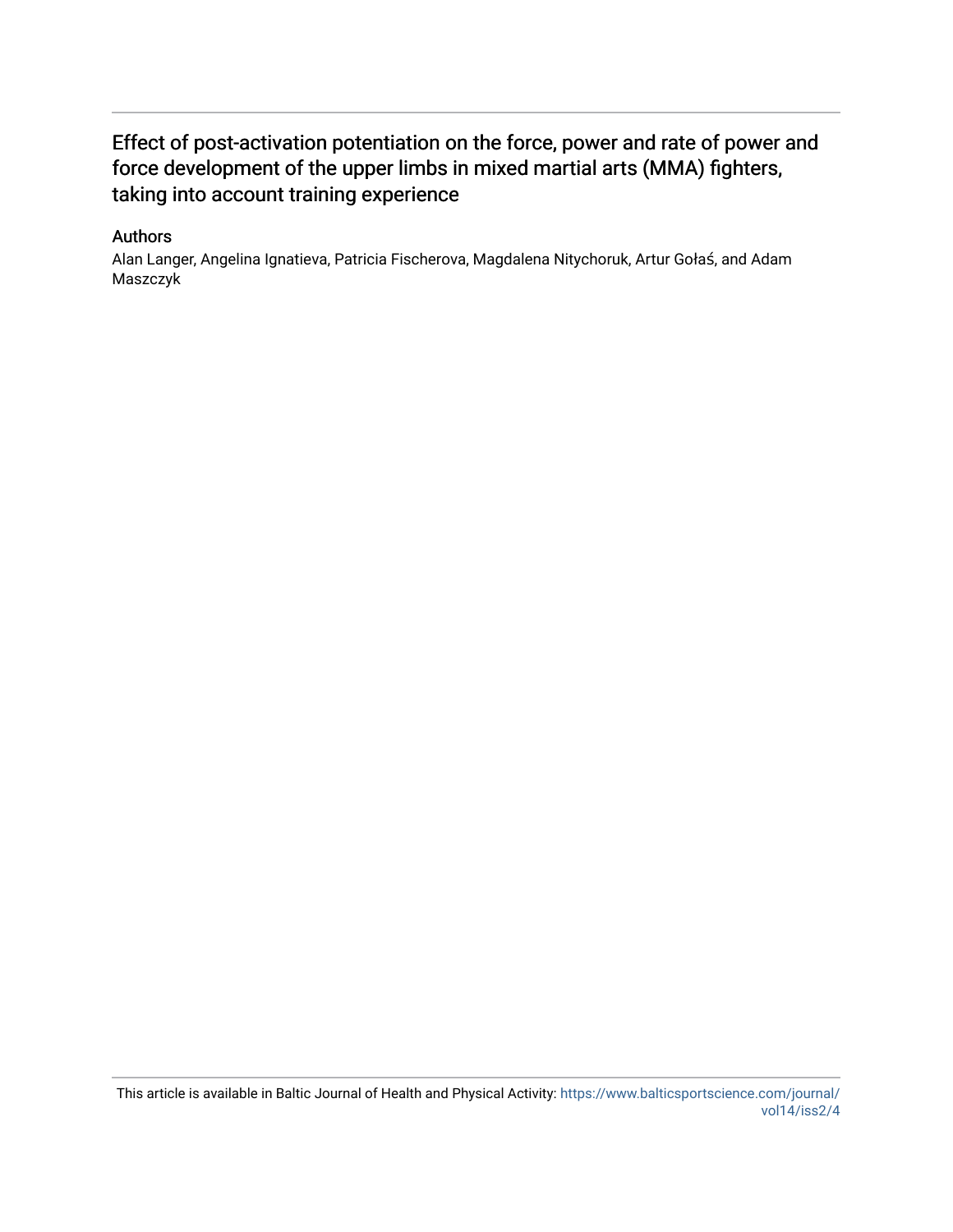

#### *Article*

# **Effect of post-activation potentiation on the force, power and rate of power and force development of the upper limbs in mixed martial arts (MMA) fighters, taking into account training experience**

**Alan LANGER1, Angelina IGNATIEVA2, Patricia FISCHEROVA3, Magdalena NITYCHORUK4\*, Artur GOŁAŚ5, Adam MASZCZYK6**

- <sup>1</sup> Institute of Sport Sciences, The Jerzy Kukuczka Academy of Physical Education, Katowice, Poland
- <sup>2</sup> Institute of Sport Sciences, The Jerzy Kukuczka Academy of Physical Education in Katowice, Poland Institute of Sport Sciences, The Jerzy Kukuczka Academy of Physical Education in Katowice, Poland, ORCI[D 0000-0002-3998-2975](http://orcid.org/0000-0002-3998-2975)
- <sup>4</sup> Institute of Sport Sciences, The Jerzy Kukuczka Academy of Physical Education in Katowice, Poland, ORCI[D 0000-0002-1240-6919](http://orcid.org/0000-0002-1240-6919)
- <sup>5</sup> Institute of Sport Sciences, The Jerzy Kukuczka Academy of Physical Education in Katowice, Poland, ORCI[D 0000-0002-6656-6993](http://orcid.org/0000-0002-6656-6993)
- <sup>6</sup> Institute of Sport Sciences, The Jerzy Kukuczka Academy of Physical Education in Katowice, Poland, ORCI[D 0000-0001-9139-9747](http://orcid.org/0000-0001-9139-9747)
- **\*** Correspondence: Magdalena Nitychoruk, Institute of Sport Sciences, The Jerzy Kukuczka Academy of Physical Eduction in Katowice, Mikolowska 72a, 40-065 Katowice, Poland, e-mail: magda.aneta.krawczyk@gmail.com

**Abstract:** Introduction. The aim of the study is to determine the optimal load for generating the highest value of force, power and the rate of power and force development (RFD and RPD) in the upper limb of mixed martial arts (MMA) fighters with the use of activation and explosive exercises. The training period of MMA players was included in the research. Material and Methods: Twenty-nine MMA fighters participated in the study and were divided into two groups depending on the length of their training period (under and over 5 years). The subjects did 2 ballistic push-ups before the study and afterwards they performed 5 repetitions of press dumbbells while lying down with an increasing load: 50% 1RM, 65% 1RM and 80% 1RM. The rest was 4 minutes. All ballistic push-ups were performed on ForceDecks, and the data was analysed using the manufacturer's software. To compare differences between the groups, one-way ANOVA and post-hoc test were used. T-Student test was used to determine the differences within the groups. Results: Amateurs obtained greater force and RPD results after the activation exercise performed at 50% 1RM, while power and RFD at 65% 1RM. For professionals, the highest force was achieved with a load of 80% 1RM, power at 50% 1RM, and RFD and RPD at 80% 1RM. Statistically significant differences between the groups were observed before and after each trial in force and RPD. The power did not statistically differ only after the load of 65% 1RM. In RFD, no statistically significant differences were found between the studied groups. Conclusions: Competitors with longer training experience should use a greater load in an activation exercise than competitors with shorter training experience.

**Keywords:** MMA, ballistic push-ups, Post Activation Potentiation, press dumbbells.

#### **1. Introduction**

Mixed Martial Arts (MMA) is one of the most popular and fastest growing sports in the world [1]. Despite its popularity, the form of martial arts in the area of training is still little studied, namely in the optimization of sports training, taking into account different

**Citation:** Langer A, Ignatieva A, Fischerova P, Nitychoruk M, Golas A, Maszczyk A. Effect of post-activation potentiation on the force, power and rate of power and force development of the upper limbs in mixed martial arts (MMA) fighters, taking into account training experience. Balt J Health Phys Act. 2022;14(2):Article2. https://doi.org/10.29359/BJHPA.14.2.02

Academic Editor: Agnieszka Maciejewska-Skrendo

Received: October 2021 Accepted: December 2021 Published: June 2022

**Publisher's Note:** BJHPA stays neutral with regard to jurisdictional claims in published maps and institutional affiliations.



**Copyright:** © 2022 by Gdansk University of Physical Education and Sport.

Submitted for possible open access publication under the terms and conditions of the Creative Commons Attribution (CC-BY-NC-ND) license (https://creativecommons.org/licenses/  $b$ y/4.0/ $)$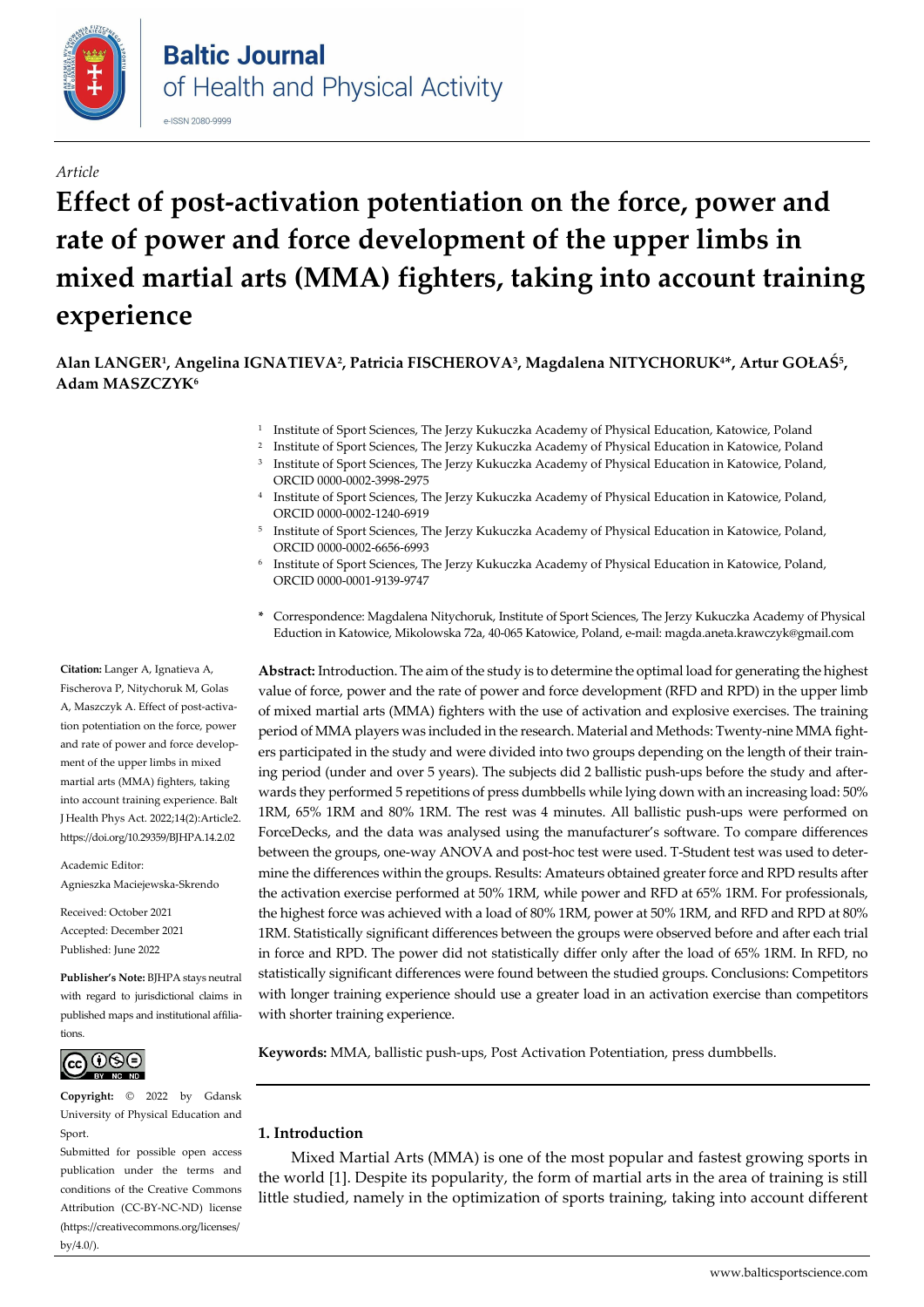elements of the methodology of strength and muscle power training. Correct selection of external loads, rest breaks, the number of series and repetitions, exercises and the order of their implementation enables the coaches to effectively prepare an athlete to participate in the competition and achieve high sports results. The size of the force and power of skeletal muscles is of concern to coaches, athletes, and scientists in order to achieve training and research goals [2]. During an MMA fight, competitors must demonstrate both static and dynamic force, under no load (punch) and load (takedown) conditions [3]. Competitors must be prepared to perform movements repeatedly without excessive fatigue, such as knocking down the opponent, turning or fleeing a ground fight, defending submissions, and delivering punches with their hands and kicking legs. Training muscle strength and power is the foundation of motor preparation in MMA. Upper limb power output is a key aspect of athletic ability and performance [4]. Maximum pressing force (bench press) is also important for MMA fighters to increase their ability to push or hit opponents [5].

According to researchers, training programs aimed at improving muscle power in MMA should focus on explosive exercises [6]. Post-Activation Potentiation (PAP) improves the explosive capacity of energized muscles through prior maximal or submaximal contractile activity [7]. The possibility of using the post-activation enhancement effect (PAP) in muscle strength training is a modern tool to increase the potential of motor training. In practice, this effect is used in comprehensive training, which consists in combining a series of activation exercises, a few minutes' rest break, and performing a series of explosive exercises [8].

In the literature on the subject, in order to determine the optimal motor profile of an MMA fighter, the athlete's lower limbs have been most often studied [9–12]. However, no in-depth analysis of MMA fighters' upper limbs was performed, especially in the comprehensive training of the upper limbs.

The ballistic push-up (BPU) is a reliable measurement exercise for assessing the muscle power and force of the upper limbs [4, 13, 14]. The effectiveness of plyometric pushups primarily depends on the rate of power development (RPD) and the rate of force development (RFD). Performing very fast movements (e.g. strikes) takes place in the range of 50–200 ms, so for an MMA fighter it is crucial to have a high rate of power development [15]. Pressing dumbbells lying on a flat bench (activation exercise) and plyometric pump (explosive exercise) are commonly used exercises in training strength and muscle power of the upper limbs [16–18]. The optimal rest break with external loads of 50% 1RM, 65% 1RM, 80% 1RM is 4 minutes [19–20].

The aim of the study is to determine the optimal load for generating the highest value of force, power and the rate of power and force development (RFD and RPD) in upper limbs of mixed martial arts (MMA) fighters with a use of activation and explosive exercises. The training period of MMA players was included in the research.

#### **2. Materials and Methods**

#### *2.1. Participants*

Twenty-nine (n = 29) MMA fighters participated in the study and were divided into two groups depending on the length of their training period. The first group consisted of amateurs with training experience of less than  $5$  years ( $n = 14$ ), and the second group consisted of professionals with training experience of more than 5 years (n = 15). The athletes' classification was developed on the basis of the Ranking of Polish MMA Fighters.

Only right-handed players took part in the study. Competitors had not participated in muscle strength training 72 hours prior to the study. All were informed verbally and in writing about the objectives of the intended study and the manner in which it was conducted, as well as the possible health risks and benefits. Before starting the study, each participant voluntarily signed consent to participate in the experiment. People who did not agree to cooperate or had been ill during the last 7 days before the study were excluded. The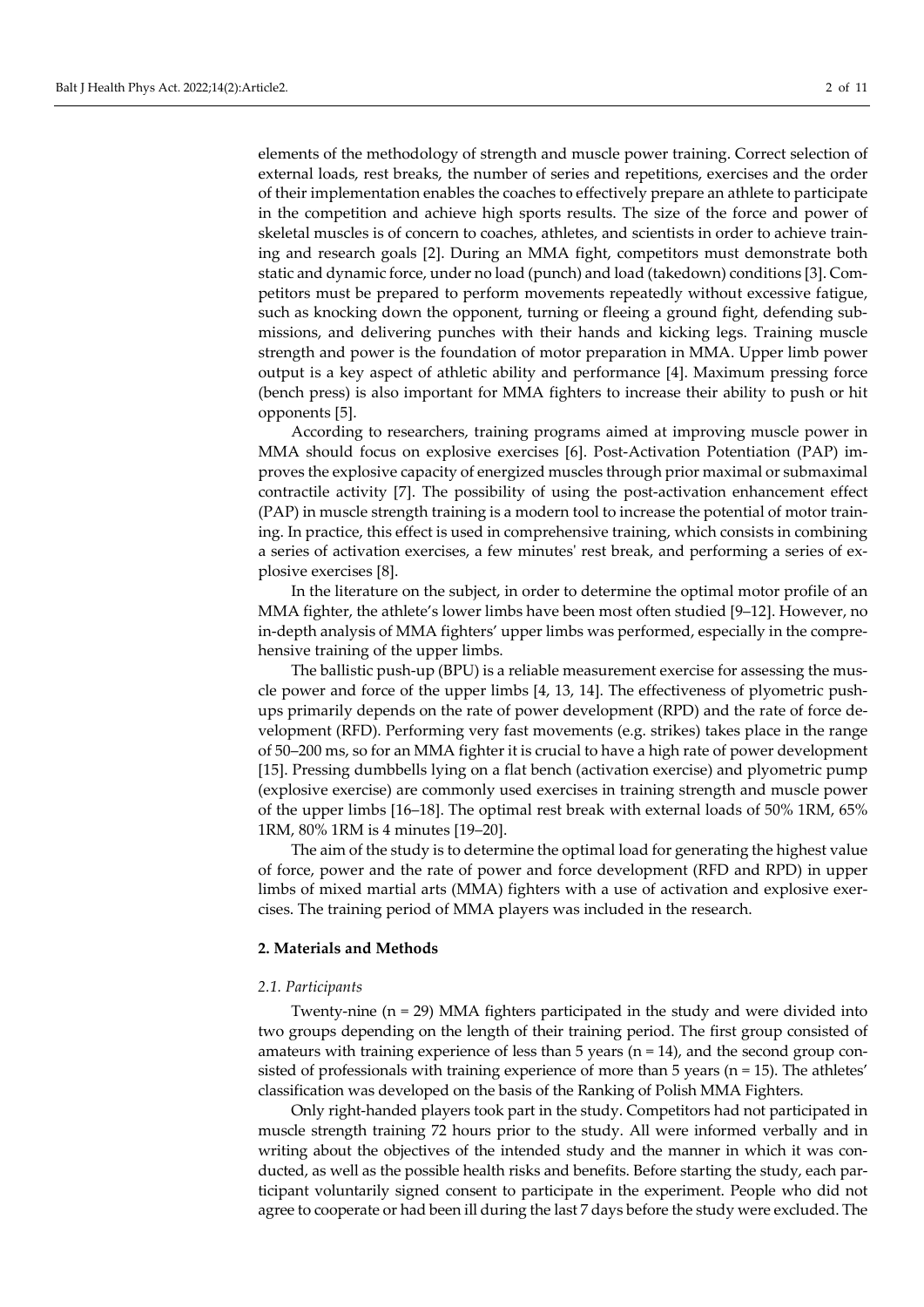study was approved by the Bioethical Commission at the Academy of Physical Education in Katowice, Poland. Measurements were made at the Laboratory of Muscle Strength and Power at the Academy of Physical Education in Katowice.

| Variables                 | Amateurs<br>$(n = 14)$ | Professionals<br>$(n = 15)$ | Summary<br>$(n = 29)$ |
|---------------------------|------------------------|-----------------------------|-----------------------|
| Age [yrs]                 | $25.0 \pm 7.3$         | $26.4 \pm 4.4$              | $25.7 + 5.9$          |
| Training experience [yrs] | $1.9 + 1.4$            | $10.3 + 2.9$                | $6.2 \pm 4.8$         |
| Height (cm)               | $177.8 \pm 8.3$        | $179.2 + 5.4$               | 178.5 ±6.9            |
| Body mass (kg)            | 75.6 ±13.8             | $82.1 \pm 8.6$              | 78.9 ±11.6            |
| BMI ( $\text{kg/m}^2$ )   | $23.7 + 2.9$           | $25.5 \pm 1.9$              | $24.6 \pm 2.6$        |
| Body fat (%)              | $13.9 + 10.6$          | $10.0 + 4.2$                | $11.9 + 8.1$          |
| Muscle mass (kg)          | $37.1 \pm 8.2$         | $42.6 \pm 5.3$              | $39.9 + 7.3$          |
| Fat mass (kg)             | $10.5 \pm 7.2$         | $8.1 \pm 3.6$               | $9.3 + 5.7$           |

**Table 1.** Anthtopometric data of subjects (±SD).

#### *2.2. Study Protocol*

The study was carried out in two sessions at the Muscle Strength and Power Laboratory at the Jerzy Kukuczka Academy of Physical Education in Katowice. One week before the main tests, the fasting mass was measured in the morning on the InBody 370 measuring device, operating on the basis of electrical impedance. The competitors were thoroughly acquainted with the information about the test and how to perform the exercises. A trainer of motor preparation presented a demonstration form. Each participant in the study had previously performed these two exercises regularly during their training. Before proceeding with the determination of the relative load for each competitor, a 20 minute warm-up was performed. The warm-up consisted of the following elements: riding a bicycle ergometer (10 minutes), performing three series of push-ups of 10 repetitions (5 minutes) and dynamic stretching exercises involving the upper and lower body (5 minutes). During the first session, the maximum weight (1 RM) of dumbbell press was determined for each competitor.

In the second (main) session, after the above-mentioned 20-minute warm-up, the subjects did 2 ballistic push-ups. Then, the subjects performed successive attempts to press dumbbells while lying down with increasing load: 5 repetitions with a load of 50% 1RM, 4-minute rest break (50% – 4), performing 2 ballistic push-ups; 5 repetitions at 65% 1RM, 4-min. rest break  $(65\% - 4) - 2$  ballistic push-ups; 5 repetitions at 80% 1RM, 4-min. rest break  $(80\% - 4) - 2$  ballistic push-ups. All ballistic push-ups were performed on ForceDecks which is dual-force platform sampling at 1000 Hz (Force Decks FD4000, London, UK). Data was analysed using the manufacturer's software (Force Decks Dual Force Platform Hardware and Software Solutions).

During the two sessions, the experiment director and his assistants (motor preparation trainers) watched the proper execution of the exercises (belayed) to ensure that the technique was as effective as possible.

#### *Barbell press lying on a flat bench*

The exercise was performed while lying on the back on a flat bench in a stable position, with the feet resting on the ground (starting position). The examined person held dumbbells over him in such a way that after lowering the barbell to the middle of the chest, the angle at the elbow joint was 90 degrees. The arms were shoulder-width apart, perpendicular to the floor. The wrists were turned so that the thumbs were pointing towards each other. The test subject then inhaled, starting to slowly lower the dumbbells to the centre of the chest. After holding the dumbbell for a fraction of a second, the examined person returned to the starting position, breathing out slowly at the end of the movement.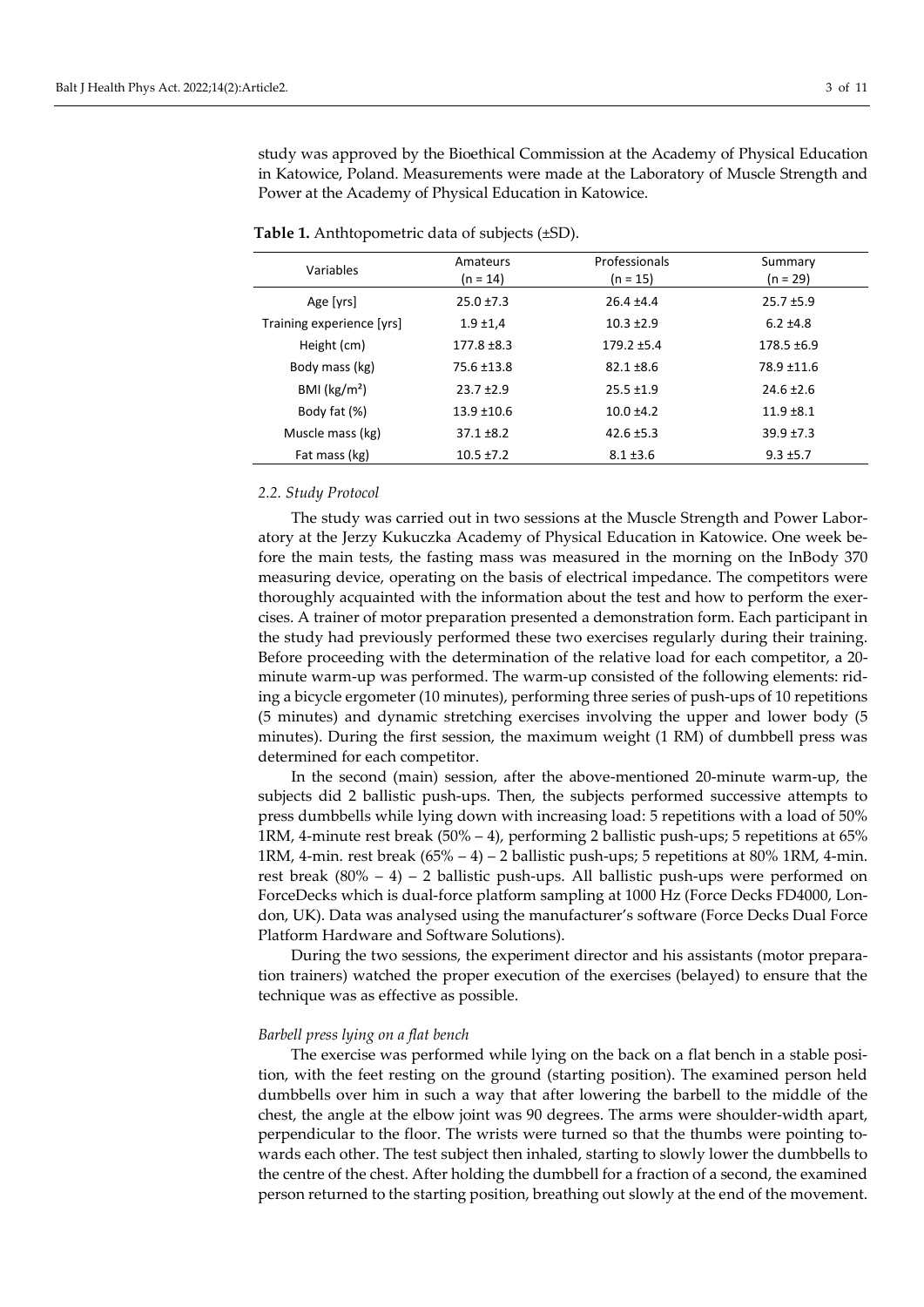When the arms were extended with dumbbells (elbows should not be hyperextended), the participant's task was to tighten the pectoral muscle strongly and then to start lowering the arms again. When performing the exercise, it was especially taken into account that the bench press should follow the effect of the muscles (pectoral muscle). Additionally, the rate of lowering the dumbbells should be twice as slow as the rate of bench press.

#### *Ballistic push-up*

The starting position on the ground (as for a classic push-up) consisted of resting the hands with the fingers pointing forward at shoulder height. The body of the examined person in an upright position formed a straight line and rested on the toes. When starting to bend the elbows, the tested person lowered the chest until it was just above the ground. The participant then "exploded" with muscle power to push himself high up and lift his hands off the ground.

#### *2.3. Statistical analysis*

The obtained results were analysed statistically. In order to determine the differences between fighters depending on the training experience in terms of the generated force, power and rate of power and force development of the upper limbs, one-way ANOVA and post-hoc tests were used [21–23]. T-Student test was used to determine the differences within the groups. Statistical significance was set at  $p < 0.05$ . The calculations were made using the STATISTICA 10 statistical package by StatSoft.

#### **3. Results**

As can be observed from Table 1, professionals are characterized by smaller body fat, fat mass and bigger muscle mass than amateurs. Averaged values for the variables of interest and their percent change across external load progression are reported in Table 2 for the amateur group and in Table 3 for the professional group.

| Table 2. Average measurements of force, power, RFD and RPD for amateurs group. |  |
|--------------------------------------------------------------------------------|--|
|                                                                                |  |

| Amateurs |       |          |       |          |            |          |            |          |
|----------|-------|----------|-------|----------|------------|----------|------------|----------|
|          | Force | %differ- | Power | %differ- | <b>RFD</b> | %differ- | <b>RPD</b> | %differ- |
|          | [N]   | ence to  | [W]   | ence to  | [N/s]      | ence to  | [W/s]      | ence to  |
| 0% 1RM   | 556   | 0% 1RM   | 479   | 0% 1RM   | 6518       | 0% 1RM   | 6726       | 0% 1RM   |
| 50% RM   | 606   | 8.24%    | 513   | 6.59%    | 7264       | 10.26%   | 8016       | 16,09%   |
| 65% RM   | 596   | 6.67%    | 549   | 12.68%   | 7923       | 17.73%   | 7807       | 13.84%   |
| 80% RM   | 578   | 3.74%    | 548   | 12.52%   | 7281       | 10.47%   | 7365       | 8,68%    |

|  | Table 3. Average measurements of force, power, RFD and RPD for professionals group. |  |  |  |  |
|--|-------------------------------------------------------------------------------------|--|--|--|--|
|  |                                                                                     |  |  |  |  |

| <b>Professionals</b> |       |          |       |          |            |          |            |          |
|----------------------|-------|----------|-------|----------|------------|----------|------------|----------|
|                      | Force | %differ- | Power | %differ- | <b>RFD</b> | %differ- | <b>RPD</b> | %differ- |
|                      | [N]   | ence to  | [W]   | ence to  | [N/s]      | ence to  | [W/s]      | ence to  |
| 0% 1RM               | 705   | 0% 1RM   | 654   | 0% 1RM   | 6962       | 0% 1RM   | 9675       | 0% 1RM   |
| 50% RM               | 769   | 8.24%    | 729   | 10.34%   | 8204       | 15.14%   | 11675      | 17.14%   |
| 65% RM               | 773   | 8.69%    | 633   | $-3.34%$ | 8040       | 13.41%   | 11637      | 16,86%   |
| 80% RM               | 799   | 11.76%   | 707   | 7.53%    | 8884       | 21.64%   | 12608      | 23,26%   |

Analysing the results obtained by amateurs, the greatest force and RPD were obtained at 50% of 1RM, while power and RFD were obtained at 65% of 1RM. The obtained differences were not statistically significant, but one should pay attention to the high values of the percentage difference in the results before and after activation exercises in power (12.68% after 65%RM and 12.52% after 80%RM), RFD (17.73 % after 65%RM) and RPD (16.09% after 50%RM and 13.84% after 65%RM).

The results in the professional group were also statistically insignificant; however, the greatest percentage change was observed for force at 80% 1RM (11.76%) and power at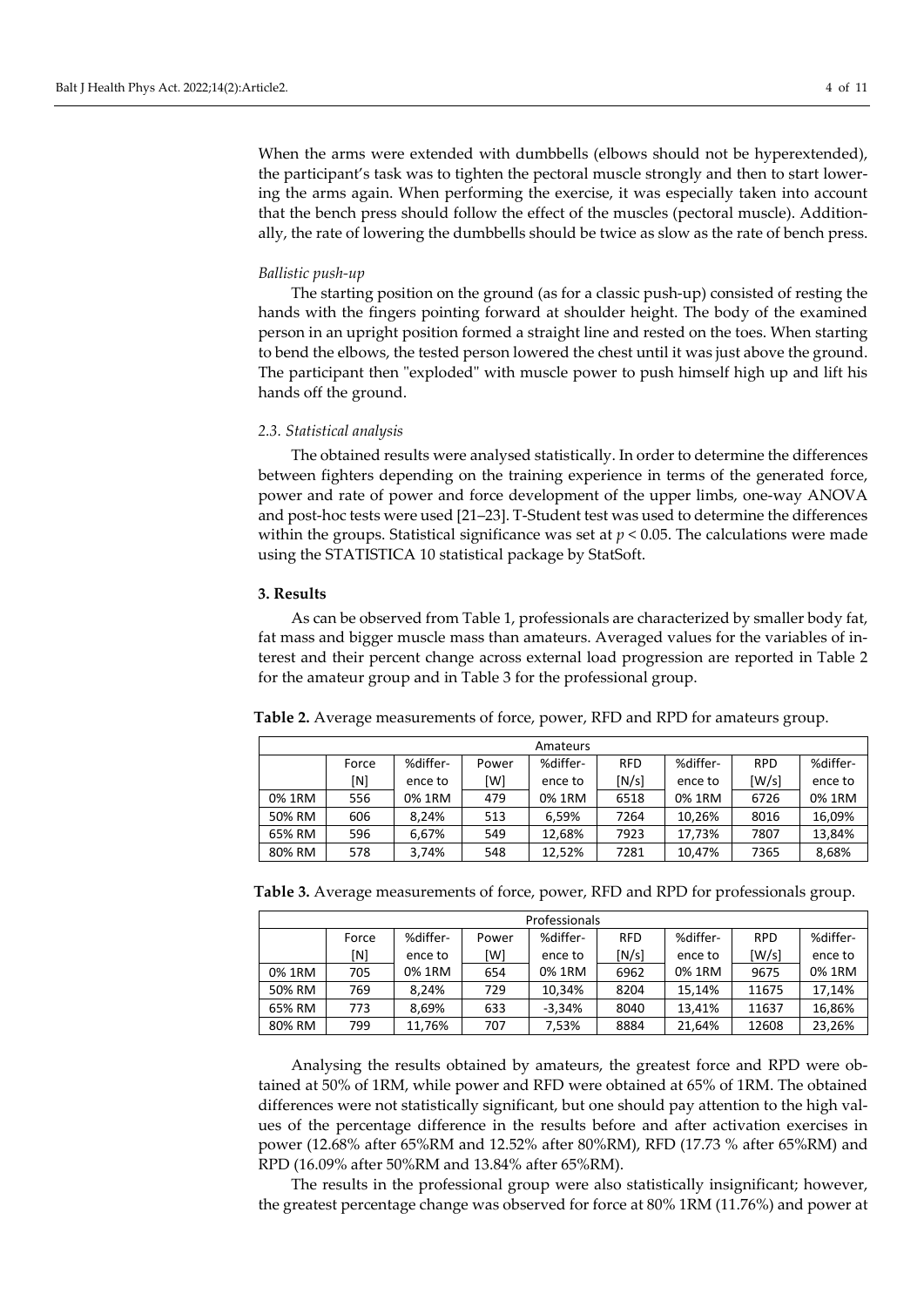50% 1RM (10.34%). The greatest changes occurred at the RFD, where the fighters achieved better results by 15.14% (50% 1RM), 13.41% (65% 1RM) and 21.64% (80% 1RM). In the case of RPD, the subjects from this group obtained better results by 17.14% (50% 1RM), 16.86% (65% 1RM) and 23.26% (80% 1RM).

Comparing the results obtained by amateurs and professionals, statistically significant differences were observed between the groups before and after each external load in force and RPD. The power did not differ statistically only after the activation exercise performed on an external load of 65% 1RM. In the case of RFD, no statistically significant differences were found between the studied groups. The obtained results are presented in Figures 1–4.



**Fig. 1.** Comparison of force results obtained by amateurs and professionals.



**Fig. 2.** Comparison of RFD results obtained by amateurs and professional.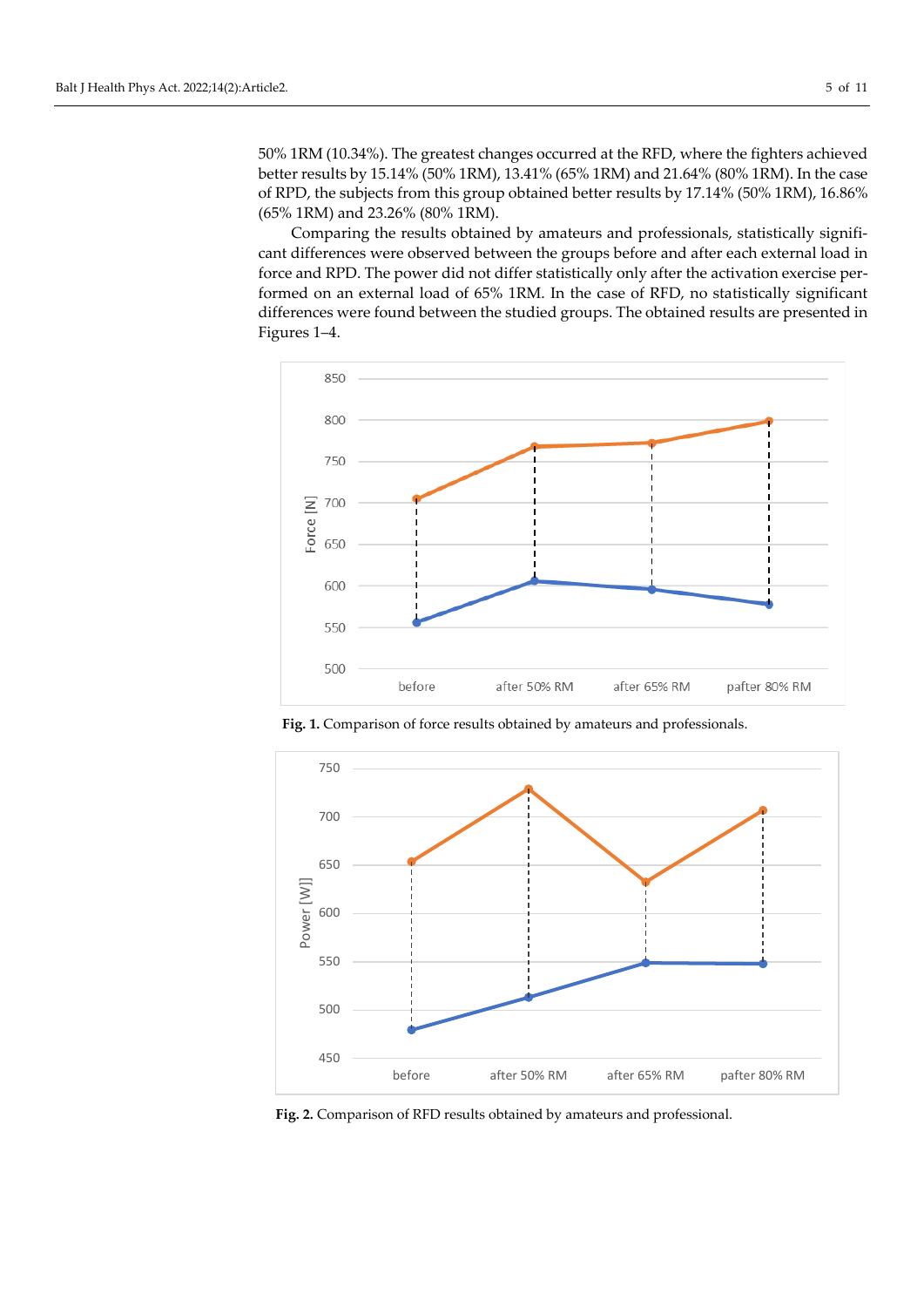

**Fig. 3.** Comparison of power results obtained by amateurs and professional.



**Fig. 4.** Comparison of RPD results obtained by amateurs and professionals.

#### **4. Discussion**

The aim of the study was to determine the optimal load for generating the highest value of power, force, RPD and RFD in mixed martial arts (MMA) competitors, taking into account their training experience. In the study, external load progression (50% 1RM, 65% 1RM, 80% 1RM) was performed with a constant 4-minute rest break using an activation exercise (pressing dumbbells lying on a flat bench) and an explosive one (plyometric pump).

Most sports training consists of multi-joint exercises that involve more muscles (more than one joint) than isolated exercises [24]. It seems obvious to choose two multi-joint exercises in order to shape the players' strength and overall power. Pressing dumbbells lying on a flat bench and plyometric pump are exercises used in specialist training for athletes who practice sports that require rapid explosive movements to improve speed and strength parameters and increase the level of generated muscle power [25].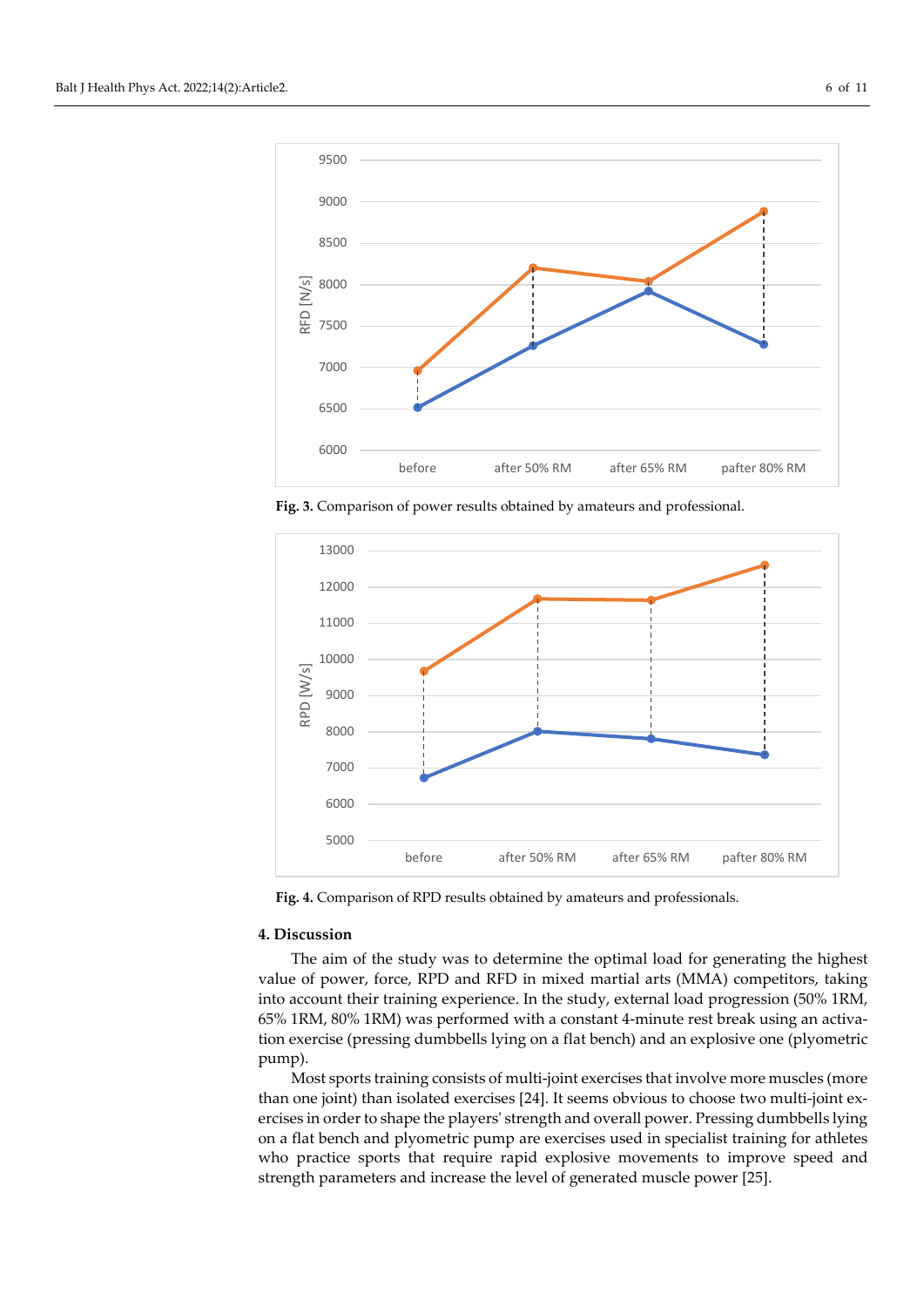In the literature on the subject, the reliability of research tools for determining the optimal load in generating force and muscle power of the lower and upper limbs has been thoroughly analysed. To determine the optimal load in generating force and muscle power of the lower limbs by means of multi-joint exercises, the following tests were used: squat jump [26], squat jump and vertical jump [27], half squat [28], barbell squat using a Smith machine [29], using a Keizer Leg Press A 420 machine [30–31]. The elbow flexion test [32] was used to determine the optimal load in generating strength and muscle power of the upper limbs with the use of isolated exercises, while for multi-joint (activation) exercises, the following tests were most often performed: bench press [33], throwing the barbell from a supine position [34] and bench press on a flat bench and throwing the barbell from a lying position [35].

Studies with the use of plyometric (explosive) exercises for the upper limbs most often focused on the open kinetic chain in power generation and on the build-up of muscle power using such tests as: vertical throws with a medicine ball up [36], ballistic bench press [34,37], the upper limb stability test of a closed kinetic chain [38], training – a test consisting of six plyometric exercises, i.e. "ballistic six" [39], and different pump variations [40]. Therefore, there are few studies that have tested athletes with a comprehensive upper limb training combining activation and explosive exercises. Thanks to the use of comprehensive training of the upper limbs, MMA fighters can improve the technique of performing, in particular, punches (e.g. Pimp Slap, Hammer Fist, Backfist, Mongolian Chop), takedowns and throws (e.g. Piledriver, Slam), as well as faster prepare for situations resulting from direct duels with the opponent.

In the literature on the subject, the highest values of the rate of muscle power growth for the lower and upper limbs are extensive and are within a range of 10–85% 1RM [28, 29, 41]. The extent of the results depends on the research area: lower or upper limbs, polyarticular or isolated exercises, traditional or explosive ones, player's experience, and training experience [26, 32, 42]. A review of studies by Kawamori et al. [43] showed that external loads for upper limbs, using isolated exercises and for untrained people, tend to be less than 30–45% 1RM, while for lower limbs, using multi-joint exercises and for trained people, external loads are usually greater 30–70 % 1RM. Also, the studies of other authors [44, 45] conducted with the participation of competitive athletes show the effectiveness of using higher external loads in conditioning exercises, ranging from 70% to 93% 1RM.

Results of own research show that athletes with longer training experience achieve the highest values of force, RFD and RPD at 80% 1RM; only in the case of power, they achieve the highest values at 50% 1RM. Athletes with shorter training experience achieve the highest values of force and RPD at 50% and power and RFD at 65% 1RM. As in most external loading reviews, it has been shown that weights of 60–84% 1RM may be the most effective in producing PAP [46, 47].

#### **5. Conclusions**

- 1. Competitors with longer training experience achieve the highest value of upper limb force at 80% 1RM, while competitors with shorter training experience at 50% 1RM.
- 2. Competitors with longer training experience achieve the highest value of RFD at 80% 1RM, while competitors with shorter training experience at 65% 1RM.
- 3. Competitors with longer training experience achieve the highest value of upper limb RPD at 80% 1RM, while competitors with shorter training experience at 50% 1RM.

#### *Practical applications*

Competitors with longer training experience and at a higher sport level should use a greater load in an activation exercise than competitors with shorter training experience.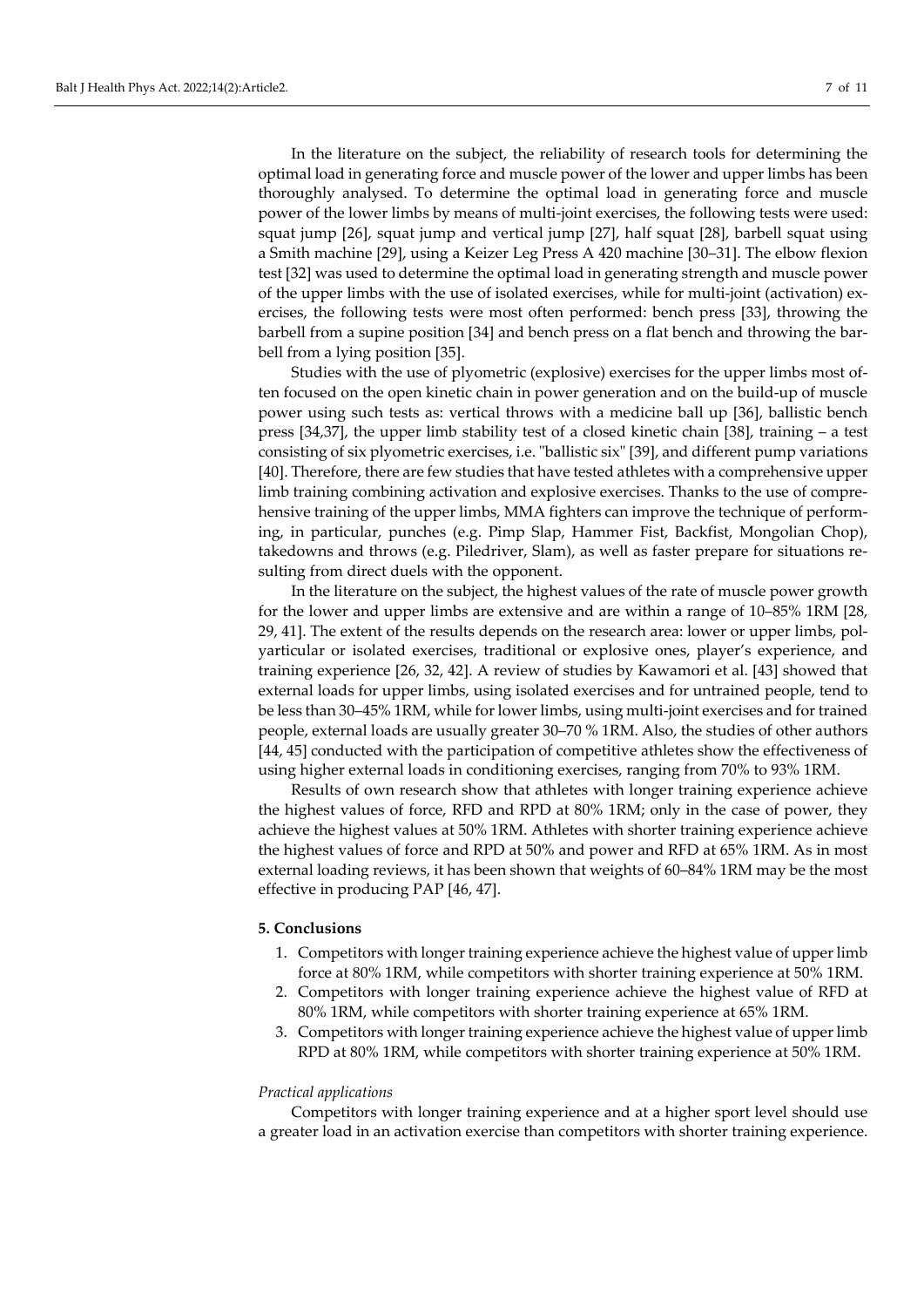#### **References**

- 1. Adam M, Pujszo R, Kuźmicki S, Szymański M, Tabakov S. MMA fighters' technical-tactical preparation – fight analysis. J Combat Sport Mart Arts. 2015;6:35–41. DOI: [10.5604/20815735.1174229](https://doi.org/10.5604/20815735.1174229)
- 2. Żołądź JA. Co warunkuje siłę, moc i wytrzymałość mięśni szkieletowych człowieka? Statsoft Polska; 2013: 23–27.
- 3. James LP, Kelly VG, Beckman EM. Periodization for Mixed Martial Arts. Strength Cond J. 2013;35: 34–45. DOI: [10.1519/SSC.0000000000000017](https://doi.org/10.1519/SSC.0000000000000017)
- 4. Hogarth LW, Deakin G, Sinclair W. Are plyometric push-ups a reliable power assessment toll? J Austr Strength Cond. 2013;21:67–69.
- 5. Baker D, Newton RU. Methods to increase the effectiveness of maximal power training for the upper body. Strength Cond J. 2005;27:24–32. DOI: [10.1519/00126548-200512000-00004](https://doi.org/10.1519/00126548-200512000-00004)
- 6. La Bounty P, Campbell BI, Galvan E, Cooke M, Antonio J. Strength and conditioning considerations for mixed martial arts. Strength Cond J. 2005;33:56–67. DOI: [10.1519/SSC.0b013e3182044304](https://doi.org/10.1519/SSC.0b013e3182044304)
- 7. Docherty D, Hodgson MJ. The application of postactivation to elite sport. Int J Sport Physiol Perform. 2007;4:439–444. DOI[: 10.1123/ijspp.2.4.439](https://doi.org/10.1123/ijspp.2.4.439)
- 8. Gołaś A, Maszczyk A, Zajac A, Mikołajec K, Stastny P. Optimizing post activation potentiation for explosive activities in competitive sports. J Hum Kinetics. 2016;52:95–106. DOI: [10.1515/hukin-2015-0197](https://doi.org/10.1515/hukin-2015-0197)
- 9. Beato M, Stiff A, Coratella G. Effects of postactivation potentiation after an eccentric overload bout on countermovement jump and lower-limb muscle strength. J Strength Cond Res. 2021;35(7):1825–1832.
- 10. James LP, Haff G, Vince K, Beckman E. Towards a determination of the physiological characteristics distinguishing successful mixed martial arts athletes: A systematic review of combat sport literature. Sport Med. 2016;46:525–1527. DOI: [10.1007/s40279-016-0493-1](https://doi.org/10.1007/s40279-016-0493-1)
- 11. Lockie RG, Risso FG, Lazar A, Giuliano DV, Stage AA, Liu TM, et al. Between-leg mechanical differences as measured by the Bulgarian split-squat: Exploring asymmetries and relationships with sprint acceleration. Sports. 2017;5(3):65. DOI: [10.3390/sports5030065](https://doi.org/10.3390/sports5030065)
- 12. James LP, Beckman EM, Kelly VG, Haff GG. The neuromuscular qualities of higher- and lower-level mixed-martial-arts competitors. Int J Sport Physiol Perform. 2017;12:612–620. DOI[: 10.1123/ijspp.2016-0373](https://doi.org/10.1123/ijspp.2016-0373)
- 13. Hyrsomalis C, Kidgell D. Effect of Heavy Dynamic Resistive Exercise on Acute Upper-Body Power. National Strength and Conditioning Association. 2001; 15:426–430. DOI: [10.1519/00124278-200111000-00005](https://doi.org/10.1519/00124278-200111000-00005)
- 14. Wang R Hoffman J, Sadres E, Bartolomei S, Muddle T, Fukuda D, Stout J. Evaluating upperbody strength and power from a single test: The ballistic push-up. J Strength Cond Res. 2017;35:1338–1345. DOI[: 10.1519/JSC.0000000000001832](https://doi.org/10.1519/JSC.0000000000001832)
- 15. Aagaard PS, Simonsen EB, Andersen JN, Magnusson P, Dyhre-Poulsen P. Increased rate of force development and neural drive of human skeletal muscle following resistance training. J Appl Physiol. 2002; 93:1318–1326. DOI[: 10.1152/japplphysiol.00283.2002](https://doi.org/10.1152/japplphysiol.00283.2002)
- 16. Koch J, Bryan L, Davies GJ. Ground reaction force patterns in plyometric push-ups. J Strength Cond Res. 2012;26:2220–2227. DOI: [10.1519/JSC.0b013e318239f867](https://doi.org/10.1519/JSC.0b013e318239f867)
- 17. Patterson JM, Vigotsky AD, Oppenheimer NE, Feser E. Differences in unilateral chest press muscle activation and kinematics on a stable versus unstable surface while holding one versus two dumbbells. Peer J. 2015;3:1365. DOI: [10.7717/peerj.1365](https://doi.org/10.7717/peerj.1365)
- 18. Nibali ML, Chapman DW, Robergs RA, Drinkwater EJ. Considerations for determining the time course of post-activation potentiation. Applied physiology, nutrition, and metabolism. 2015;40:1163–1170. DOI[: 10.1139/apnm-2015-0175](https://doi.org/10.1139/apnm-2015-0175)
- 19. Liossis LD, Forsyth J, Liossis C, Tsolakis C. The acute effect of upper-body complex training on power output of martial art athletes as measured by the bench press throw exercise. J Hum Kinetics. 2013;39:167–175. DOI[: 10.2478/hukin-2013-0079](https://doi.org/10.2478/hukin-2013-0079)
- 20. McCann MR, Flanagan PS. The effects of exercise selection and rest interval on postactivation potentiation of vertical jump performance. J Strength Cond Res. 2010;5:1285–1291. DOI: [10.1519/JSC.0b013e3181d6867c](https://doi.org/10.1519/JSC.0b013e3181d6867c)
- 21. Maestas C, Preuhs R. Modeling volatility in political time series. Electoral Stud. 2010;19:95– 110. DOI[: 10.1016/S0261-3794\(99\)00038-4](https://doi.org/10.1016/S0261-3794(99)00038-4)
- 22. Greene W.H. Econometric Analysis. New Jersey: Prentice Hall, 2003.
- 23. Keele L, Kelly NJ. Dynamic models for dynamic theories: the ins and outs of legged dependent variables. Politic Analys. 2006;14:186–205. DOI[: 10.1093/pan/mpj006](https://doi.org/10.1093/pan/mpj006)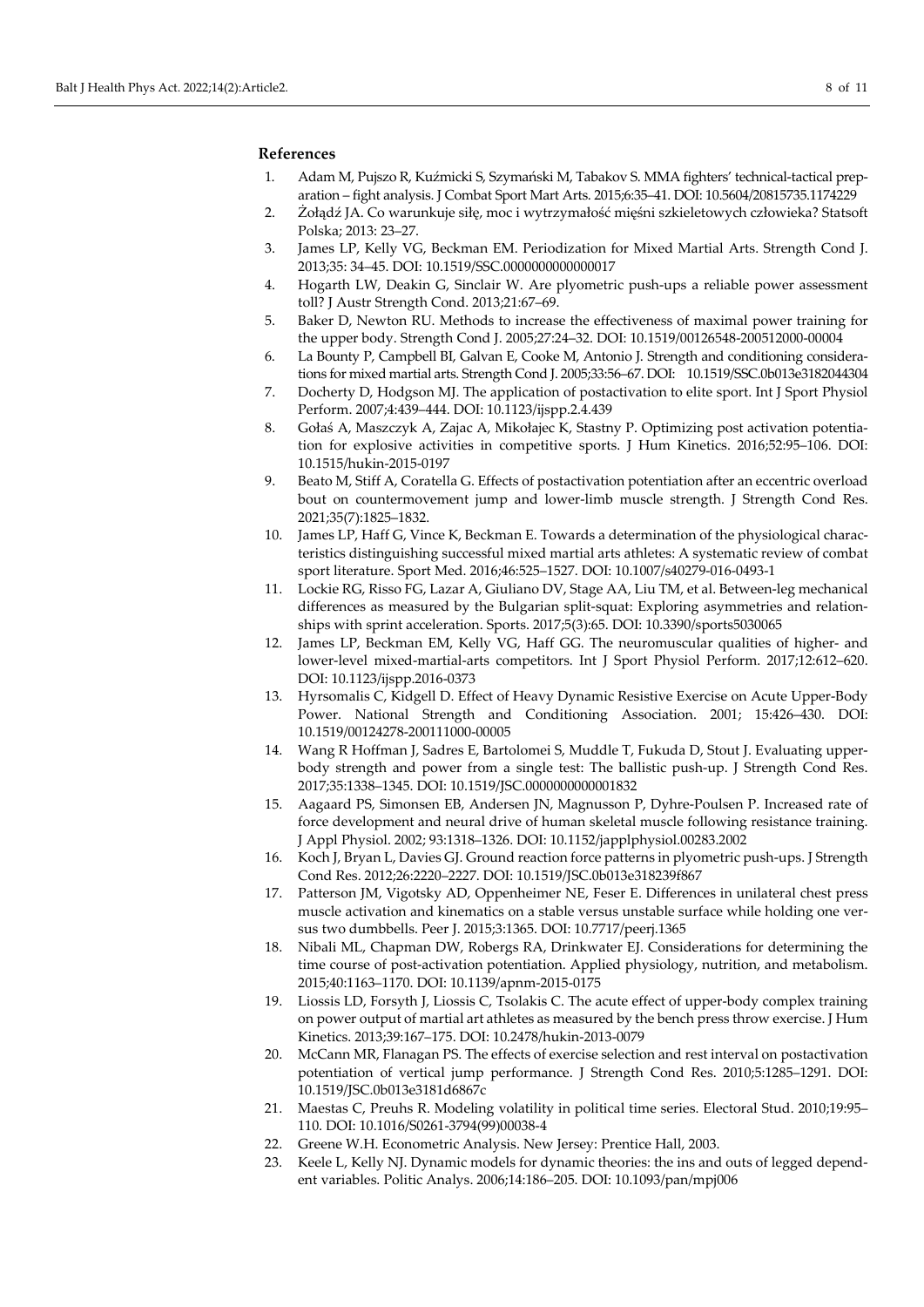- 25. Davies G, Matheson D. Shoulder plyometrics. Sport Med Arthroscopy Rev. 2001;9:1–18. DOI: [10.1097/00132585-200101000-00001](https://doi.org/10.1097/00132585-200101000-00001)
- 26. Baker D, Nance S, Moore M. The load that maximizes the average mechanical power output during jump squats in power-trained athletes. J Strength Cond Res. 2001;15:92–97. DOI: [10.1519/00124278-200102000-00016](https://doi.org/10.1519/00124278-200102000-00016)
- 27. Stone M, Plisk S, Collins D. Training principles: Evaluation of modes and methods of resistance training – A coaching perspective. Sport Biomech. 2002;1:79–103. DOI: [10.1080/14763140208522788](https://doi.org/10.1080/14763140208522788)
- 28. Izquierdo M, Hakkinen K, Gonzalez-Badillo JJ, Ibanez J, Gorostiag Em. Effects of long-term training specificity on maximal strength and power of the upper and lower extremities in athletes from different sports. Eur J Appl Physiol. 2002;87:264–271. DOI: [10.1007/s00421-002-](https://doi.org/10.1007/s00421-002-0628-y) [0628-y](https://doi.org/10.1007/s00421-002-0628-y)
- 29. Siegel JA, Gilders RM, Staron RS, Hagerman FC. Human muscle power output during upperand lower-body exercises. J Strength Cond Res. 2002;16:173–178. DOI: [10.1519/00124278-](https://doi.org/10.1519/00124278-200205000-00002) [200205000-00002](https://doi.org/10.1519/00124278-200205000-00002)
- 30. LeBrasseur NK, Bhasin S, Miciek R, Storer TW. Tests of muscle strength and physical function: Reliability and discrimination of performance in younger and older men and older men with mobility limitations. J Am Geriatr Soc. 2008;56:2118–2123. DOI: [10.1111/j.1532-](https://doi.org/10.1111/j.1532-5415.2008.01953.x) [5415.2008.01953.x](https://doi.org/10.1111/j.1532-5415.2008.01953.x)
- 31. Redden J, Stokes K, Williams S. Establishing the Reliability and Limits of Meaningful Change of Lower Limb Strength and Power Measures during Seated Leg Press in Elite Soccer Players. J Sport Sci Med. 2018;17: 539–546.
- 32. Moss BM, Refsnes PE, Ablidgaard A, Nicolaysen K, Jensen J. Effects of maximal effort strength training with different loads on dynamic strength, cross-sectional area, load-power and loadvelocity relationships. Eur J Appl Phys. 1997;75:193–199. DOI: [10.1007/s004210050147](https://doi.org/10.1007/s004210050147)
- 33. Mayhew JL, Ware JS, Johns RA, Bemben MG. Changes in upper body power following heavyresistance strength training in college men. Int J Sport Med. 1997;18:516–520. DOI[: 10.1055/s-](https://doi.org/10.1055/s-2007-972674)[2007-972674](https://doi.org/10.1055/s-2007-972674)
- 34. Newton R, Murphy A, Humphries B, Wilson G, Kramer W, Hakkine K. Influence of load stretch shortening cycle on kinematics, kinetics, and muscle activation that occurs during explosive upper-body movements. Eur J Appl Physiol. 1997;75:333–342. DOI: [10.1007/s004210050169](https://doi.org/10.1007/s004210050169)
- 35. Cronin J, McNair PJ, Marshall RM. Developing explosive power: A comparison of technique and training. J Scie Med Sport. 2001;4:59–70. DOI: [10.1016/S1440-2440\(01\)80008-6](https://doi.org/10.1016/S1440-2440(01)80008-6)
- 36. Ebben W, Blackard , Jensen R. Quantification of medicine ball vertical impact forces: Estimating effective training loads. J Strength Cond Res. 1999; 13:271–274. DOI: [10.1519/00124278-](https://doi.org/10.1519/00124278-199908000-00015) [199908000-00015](https://doi.org/10.1519/00124278-199908000-00015)
- 37. Frost D, Cronin B, Newton R. A novel approach to identify the end of the concentric phase during ballistic upper-body movements. J Strength Cond Res. 2010; 24:282–286. DOI: [10.1519/JSC.0b013e31819f1e7e](https://doi.org/10.1519/JSC.0b013e31819f1e7e)
- 38. Schulte-Edelmann JA, Davies GJ, Kernozek TW, Gerberding ED. The effects of plyometric training of the posterior shoulder and elbow. J Strength Cond Res. 2005;19(1):129–34. DOI: [10.1519/00124278-200502000-00022](https://doi.org/10.1519/00124278-200502000-00022)
- 39. Carter RT. Racism and psychological and emotional injury: Recognizing and assessing racebased traumatic stress. Counsel Psychol. 2007;35(1):13–105. DOI: 10.1177/ [0011000006292033](https://doi.org/10.1177/0011000006292033)
- 40. Freeman S, Karpowicz A, Gray J, McGill S. Quantifying muscle patterns and spine load during various forms of the push-up. Med Sci Spot Exerc. 2005;38:570–577. DOI: [10.1249/01.mss.0000189317.08635.1b](https://doi.org/10.1249/01.mss.0000189317.08635.1b)
- 41. Jones K, Bishop P, Hunter G, Fleisig G. The effects varying resistance-training loads on intermediate- and high-velocity-specific adaptations. J Strength Cond Res. 2001; 15:349–356. DOI: [10.1519/00124278-200108000-00016](https://doi.org/10.1519/00124278-200108000-00016)
- 42. Newton RU, Dugan E. Application of strength diagnosis. J Strength Cond Res. 2002; 24:50–59. DOI[: 10.1519/00126548-200210000-00014](https://doi.org/10.1519/00126548-200210000-00014)
- 43. Kawamori N Haff GG. The optimal training load for the development of muscular power. J Strength Cond Res. 2004;18:675–684. DOI[: 10.1519/00124278-200408000-00051](https://doi.org/10.1519/00124278-200408000-00051)
- 44. Lowery RP, Duncan NM, Loenneke JP, Sikorski EM, Naimo MA, Brown LE, Wilson FG, Wilson J. The effects of potentiating stimuli intensity under varying rest periods on vertical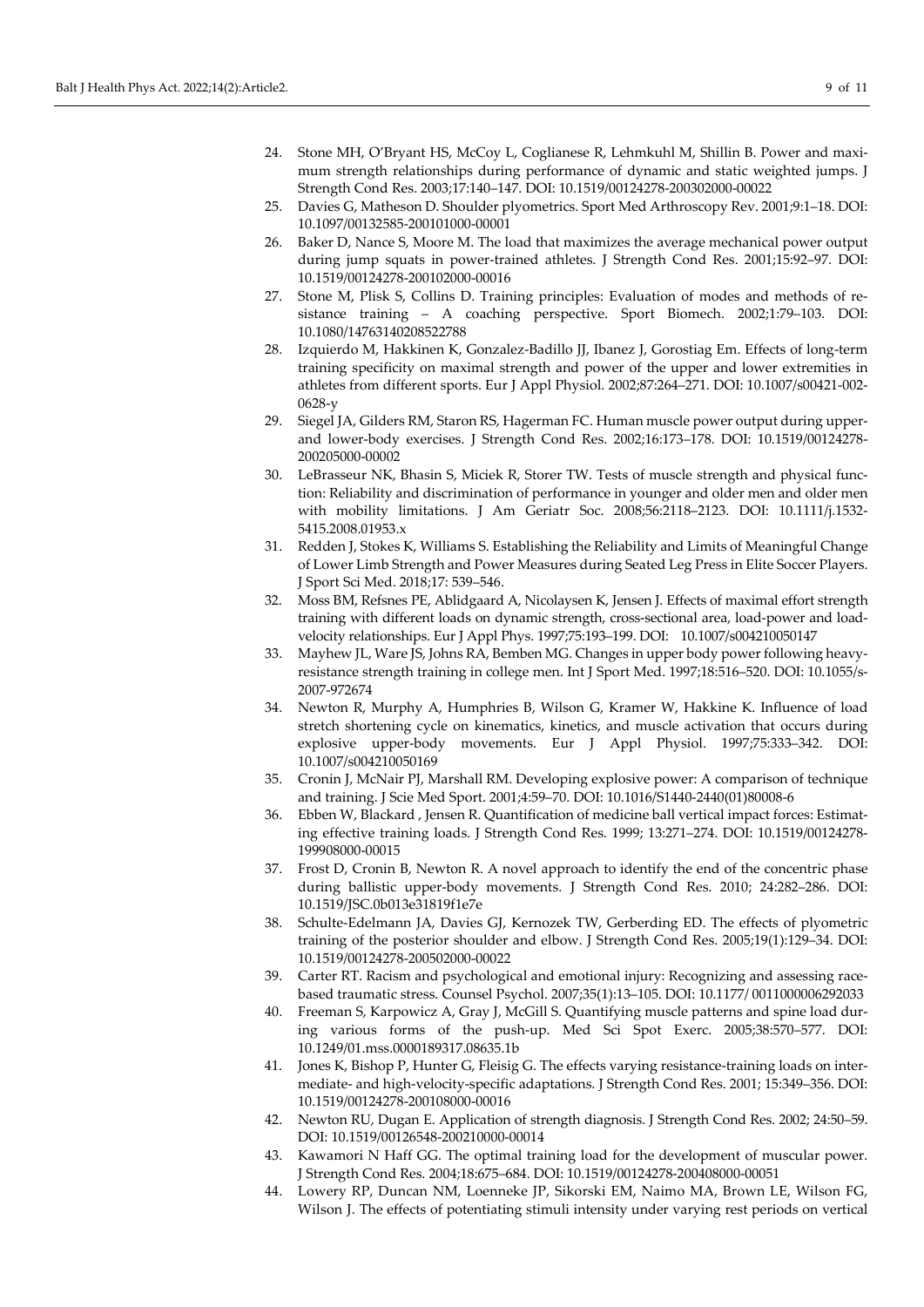jump performance and power. J Strength Cond Res. 2012;26:3320–5. DOI: [10.1519/](https://doi.org/10.1519/JSC.0b013e318270fc56) [JSC.0b013e318270fc56](https://doi.org/10.1519/JSC.0b013e318270fc56)

- 45. Gołaś , Wilk , Stastny P, Maszczyk A, Pajerska K, Zając A. Optimizing half squat post activation potentiation load in squat jump training for eliciting relative maximal power in ski jumpers. J Strength Cond Res. 2017; 31:3010–3017. DOI: [10.1519/JSC.0000000000001917](https://doi.org/10.1519/JSC.0000000000001917)
- 46. Wilson MJ, Duncan NM, Marin PJ, Brown LE, Loenneke JP., Wilson SM, Jo E, Lowery RP, Ugrinowitsch C. Meta-analysis of postactivation potentation and power: Effects of conditioning activity, volume, gender, rest periods and training status. J Strength Cond Res. 2013;27:854–9.
- 47. Lesinski M, Muehlbauer T, Büsch D, Granacher U. Acute effects of postactivation potentiation on strength and speed performance in athletes. Sportverletz Sportschaden. 2013;27:147–55. DOI[: 10.1055/s-0033-1335414](https://doi.org/10.1055/s-0033-1335414)